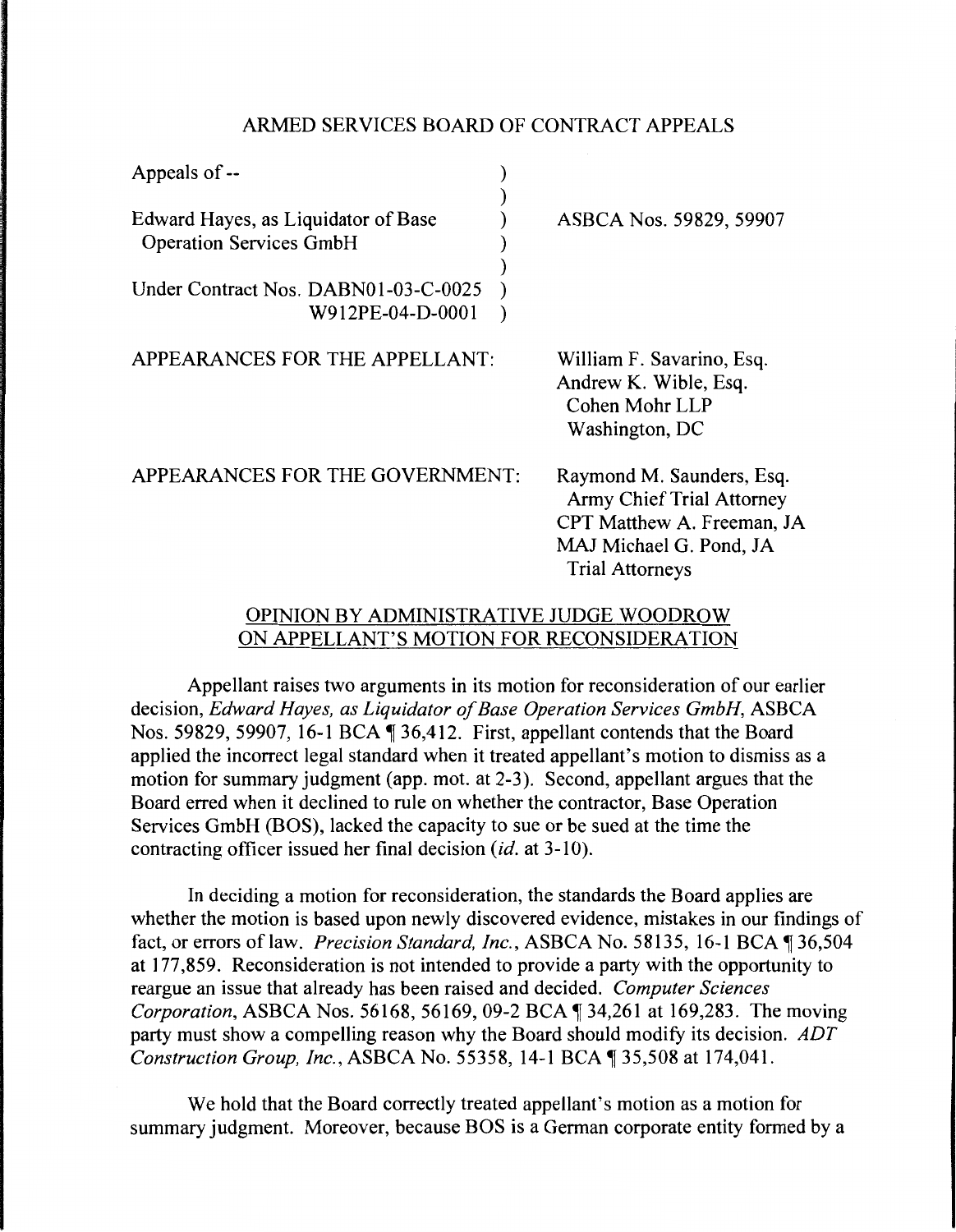joint venture between SKE International GmbH, a German entity (SKE), and Bums & Roe Services Corp., an American entity, we further hold that the Board has an obligation to determine its own jurisdiction by examining the joint venture agreement between the joint venture parties. Specifically, we must examine whether either joint venture partner remained liable for the debts and obligations of the joint venture following the dissolution of the corporate joint venture entity. Therefore, even if we accepted as true appellant's factual allegations and evidence of German legal principles, we would reach the same conclusion: that the record before us is insufficient to determine whether the Board possesses jurisdiction to entertain this appeal.

## **I. The Board Applied the Correct Legal Standard**

Appellant admits that it stated in its original motion that it sought a dismissal for failure to state a claim upon which relief may be granted (app. mot. at 2). Appellant also acknowledges that its motion relied on matters outside the pleadings, including evidence of principles of foreign law *(id.).* Despite this, appellant claims that the Board "misapprehended" *(id.* at 1) its argument and that the Board "elevate[d] form over substance" when it treated its motion as a motion for summary judgment (app. reply br. at 3).

We disagree. Although appellant claims to be seeking a jurisdictional ruling by styling its motion as one for dismissal, appellant really seeks a ruling on the contractor's capacity to be sued (app. mot. at 1 ). If all that appellant seeks is dismissal of the appeal, it voluntarily could dismiss its appeal and leave the government to seek enforcement of the contracting officer's final decision through other means. Instead, appellant asks the Board to rule on whether the government's claim is a nullity on the grounds that the contractor lacked the capacity to be sued at the time the contracting officer issued her final decision *(id.).* 

As the United States Court of Federal Claims held in *Adels berger v. United States,* a motion addressing a party's capacity to sue, which relies on matters outside the pleadings and does not challenge subject matter jurisdiction, should be treated as a motion for summary judgment. 58 Fed. Cl. 616, 617 (2003) (applying summary judgment standard in holding that plaintiff who died prior to filing suit was not a proper party with the capacity to sue, and thus his action was a nullity). As we explained in our initial ruling, and as further set forth below, the record before us does not provide sufficient evidence to rule on the contractor's capacity to be sued.

The cases relied on by appellant do not support its position. In *WorleyParsons Int'l, Inc., ASBCA No. 57930, 14-1 BCA*, 35,482 at 173,960, the Board did not address the issue of whether the contractor possessed the capacity to be sued, but instead ruled that the government's claim was a nullity because it was asserted against an entity that was not the CDA contractor. Specifically, the Board examined the terms of the agreement between two joint venture partners and concluded that the partners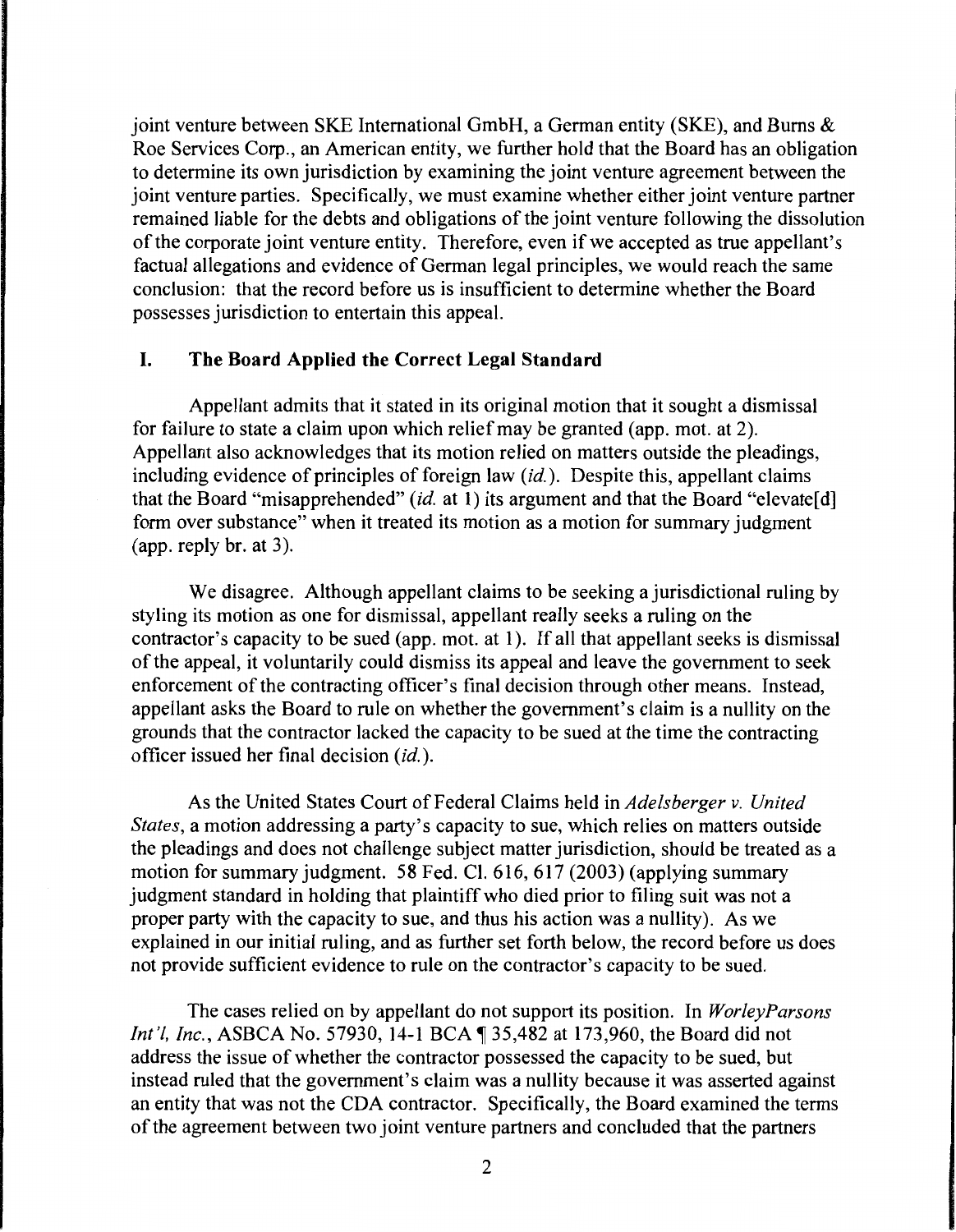intended the joint venture to be a separate legal entity, distinct from each of its partners.

In this appeal, appellant's German law expert does not address the terms of the joint venture agreement, nor does he discuss the principles of German partnership law. Therefore, it is impossible to evaluate BOS's joint venture status under German law on the record before us.

*Instruments & Controls Service Co., ASBCA No. 38322, 89-3 BCA 122,237* at 111, 794, likewise dealt with procedural defects of the government's claim, not with the contractor's capacity to be sued. As in *WorleyParsons,* it was not necessary for the Board to conduct a factual inquiry into the contractor's capacity to be sued, nor was it necessary for the Board to determine questions of foreign law in order to address whether the Board possessed jurisdiction to entertain the government's claim.

In this appeal, there is no allegation that the government's claim was procedurally defective. Instead, appellant seeks a ruling on the contractor's capacity to be sued, a matter requiring an evidentiary and factual evaluation of the contractor's corporate existence as well as its status under applicable law. This evaluation necessary relies on matters outside the pleadings as well as on evidence of principles of foreign law.

In determining questions of foreign law, we follow Board Rule 6(c) which, in turn, reflects Federal Rule of Civil Procedure (FED. R. CIV. P.) 44.1. *Gesellschaft Fuer Fertigungstechnik u. Maschinenbau AG, ASBCA No.* 24816, 81-1 BCA 14,924 at 73,847. Under FED. R. C1v. P. 44.1 and Board Rule 6(c), determinations of foreign law are treated as questions of law. We may consider any relevant material or source, including testimony, whether or not submitted by a party or admissible under the Federal Rules of Evidence. The rule provides a considerable degree of discretion in determining the appropriate method for ascertaining what the foreign law is, whether it be by independent research or reliance on the parties. *See Twohy v. First National Bank of Chicago,* 758 F.2d 1185, 1191-95 (7th Cir. 1985). In this appeal, appellant's expert opinion regarding German law simply does not address the issues necessary to determine whether BOS possessed the capacity to be sued at the time the contracting officer issued her decision. Therefore, we reach the same conclusion as we did in our earlier opinion.

## II. The Board Properly Held that the Record is Insufficient to Resolve Whether BOS Possessed the Capacity to be Sued

In its motion to dismiss, appellant focuses its entire argument on the status of BOS GmbH's corporate existence, under German law, at the time of the contracting officer's final decision (app. mot. at 4-6). This focus ignores the fact that BOS GmbH is a German corporate entity formed by a joint venture between SKE International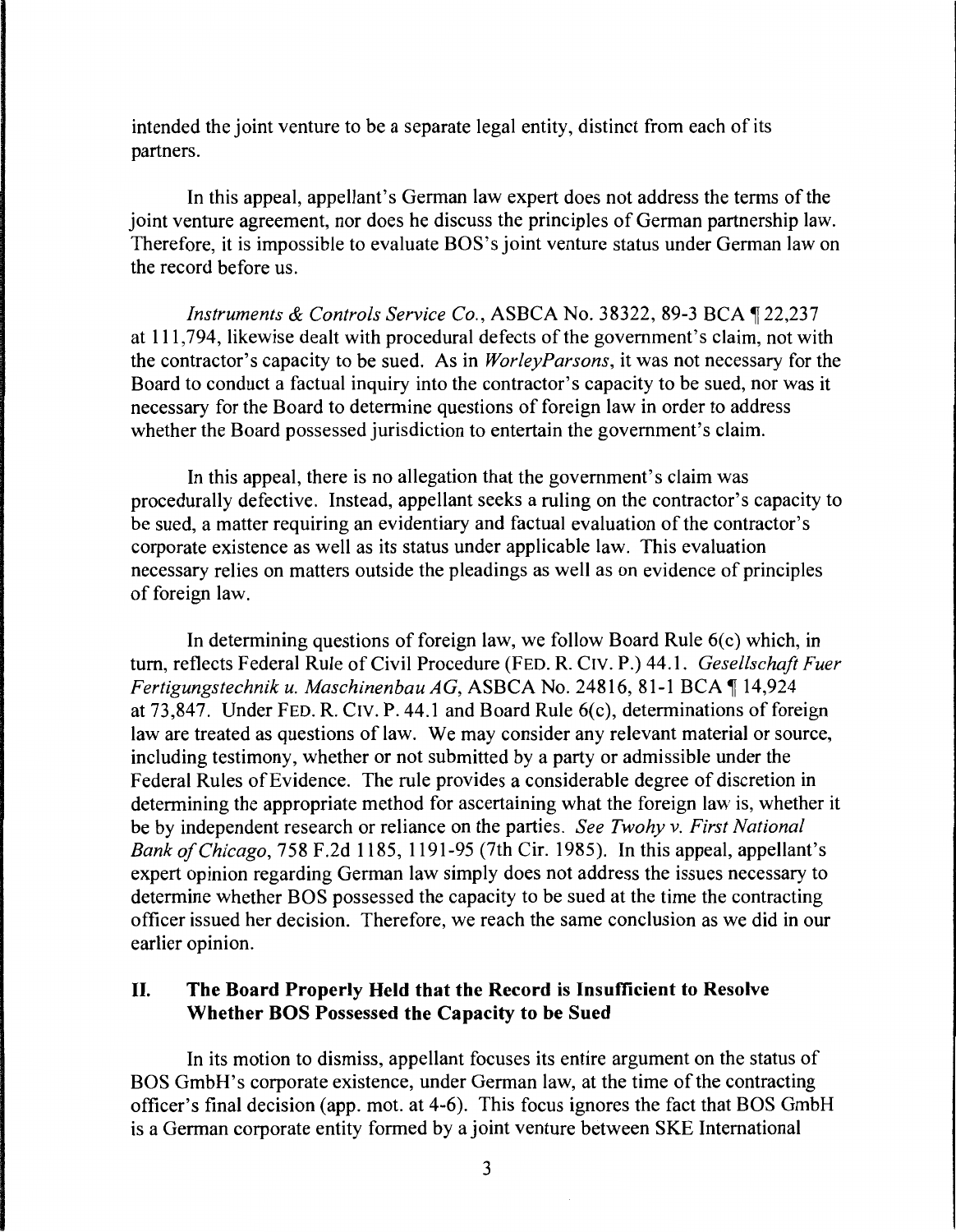GmbH, a German entity, and Bums & Roe Services Corp., an American entity (app. mot. at 2).

The Board possesses the discretion to evaluate its own jurisdiction at any time by examining and interpreting the joint venture agreement between joint venture partners. In *Sarang-Nat'l Joint Venture,* we rejected an argument that the Board's jurisdiction was limited to interpreting contracts with the government, holding that the Board may evaluate its own jurisdiction at any time by interpreting a joint venture agreement. ASBCA No. 54992, 06-1BCA~33,232 (citing *Marshall N. Dana Constr., Inc.* v. *United States,* 229 Ct. Cl. 862, 865 (1982); *Rosinka Joint Venture,*  ASBCA No. 48143, 97-1 BCA \[ 28,653 (interpreting joint venture agreement to authorize the general director of a multinational joint venture to initiate legal proceedings); *American Export Group Int'/ Servs., lnc./Zublin Delaware, Inc., A Joint Venture, ASBCA No.* 42616, 93-1 BCA ¶ 25,373 (interpreting joint venture agreement to permit managing partner to conduct business on behalf of the joint venture without the authorization of the other partner)).

As the Federal Circuit explained in *Sade/mi Joint Venture* v. *Dalton,* a joint venture is a "partnership created for a limited purpose." 5 F.3d 510, 513 (Fed. Cir. 1993) (citing *Lentz* v. *United States,* 346 F.2d 570, 575, 171 Ct. Cl. 537 (1965)). As such, it is governed by the law applicable to partnerships, rather than corporations. *Pine Prods. Corp.* v. *United States,* 945 F.2d 1555, 1560 (Fed. Cir. 1991) (holding that general principles of partnership law are applicable to joint ventures); *see also American Export Group,* 93-1 BCA  $\P$  25,373 (holding that nature of a joint venture is similar to a traditional partnership).

In this appeal, the salient question is not whether BOS GmbH lacked the capacity to be sued after 17 October 2014, but whether either joint venture partner remained liable for the debts and obligations of the joint venture following the dissolution of the corporate joint venture entity. *See Pine Prods.,* 945 F.2d at 1560 (holding that under general partnership law, a partner is jointly and severally liable for obligations and debts of the partnership).

Indeed, BOS's status as a joint venture raises a host of questions, none of which can be answered on the record before us. First, is there a written joint venture agreement setting forth the relative rights and responsibilities of the two joint venture partners? If so, what does it provide regarding each partner's obligation to contribute money back into the company to pay a government claim?

Appellant asserts, without support, that BOS's members had no obligation under BOS's governing documents to contribute money back into the company to pay a government claim, had the claim been asserted prior to BOS's dissolution (app. mot. at 7). Notably, appellant has not produced any of the joint venture's governing documents, making it impossible for the Board or the government to evaluate the truth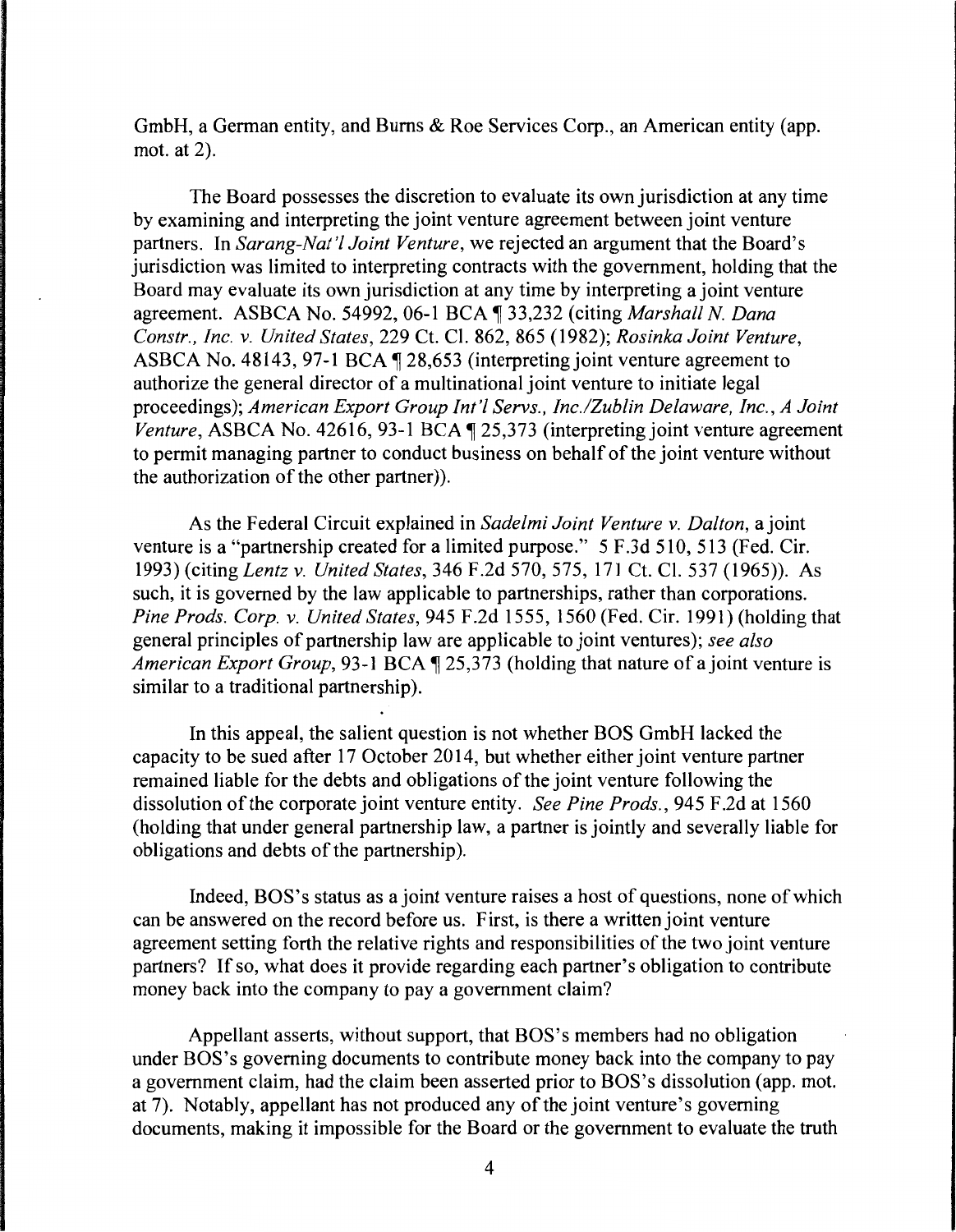of this assertion. Moreover, reviewing the joint venture agreement, if one exists, could shed light on whether the partnership between SKE and Bums & Roe survived the dissolution of BOS, the corporate entity created by the joint venture.

Finally, even if we were to treat appellant's motion as a motion to dismiss and accept as true appellant's allegations and its expert's opinion on German law, we would reach the same conclusion – that the record before us is insufficient to determine whether BOS possessed the capacity to be sued at the time the contracting officer issued her final decision.

Finally, discovery also is appropriate to determine whether BOS breached the duty of good faith and fair dealing *before* it dissolved, by failing to inform the government of its intentions and by depriving the government of its audit rights under the contract.

For these reasons, we deny appellant's motion for reconsideration.

Dated: 27 February 2017

KENNETT D. WOODROW Administrative Judge Armed Services Board of Contract Appeals

I concur

MÁRK N. STEMPLE<br>Administrative Judge Acting Chairman Armed Services Board of Contract Appeals

I concur

RICHARD SHACKLEFORD Administrative Judge Vice Chairman Armed Services Board of Contract Appeals